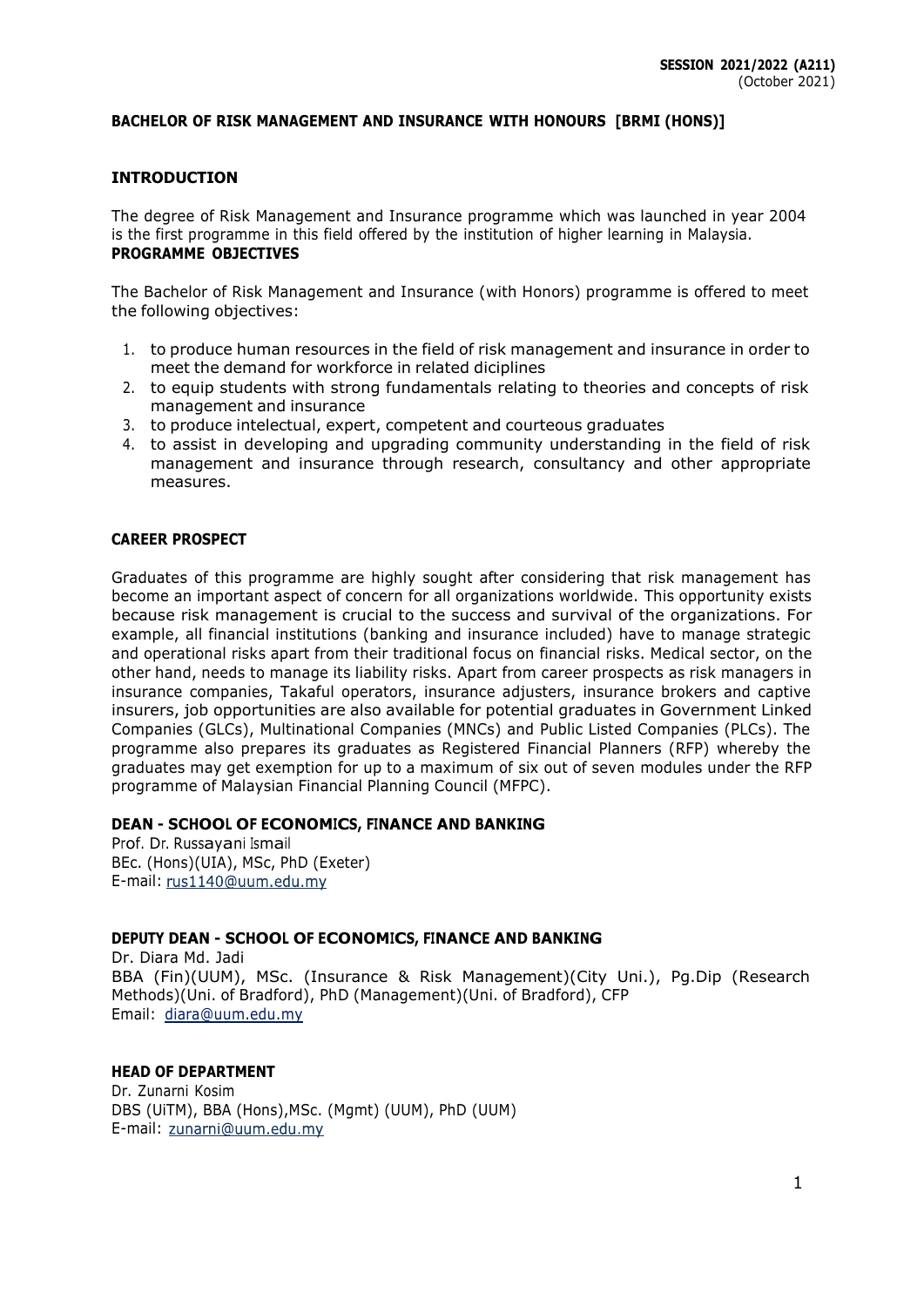## **PROGRAMME COORDINATOR**

Dr. Nazliatul Aniza Abdul Aziz BAcc (IIUM), MSc Finance (IIUM), PhD (UUM), Pg.Dip (HELT) (UUM) Email : [nazliatul@uum.edu.my](mailto:nazliatul@uum.edu.my)

## **ASSOCIATE PROFESSORS**

Assoc. Prof. Dr. Arpah Abu Bakar BBA (Actuarial Sc.) (Risk Management & Insurance)(Wisconsin-Madison), MBA (Insurance) (North Texas), PhD (UUM) Email : [arpah@uum.edu.my](mailto:arpah@uum.edu.my)

Assoc. Prof. Dr. Lim Chee Chee BBA (Hons), MSc (Management) (UUM), PhD (City Univ.) Email : [cclim@uum.edu.my](mailto:cclim@uum.edu.my)

Assoc. Prof. Dr. Norlida Abdul Manab DPA (UiTM), BBA (Hons), MSc (Fin) (UUM/BAe), PhD (UiTM) Email : [norlida@uum.edu.my](mailto:norlida@uum.edu.my)

## **SENIOR LECTURERS**

Dr. Diara Md. Jadi BBA (UUM), MSc (Insurance & Risk Management)(City Uni.), Pg.Dip (Research Methods)(Uni.of Bradford), PhD (Management)(Uni. of Bradford) Email: [diara@uum.edu.my](mailto:diara@uum.edu.my)

Dr. Habibah Tolos Dip. Actuarial Sc. (UiTM), BSBA (Actuarial Sc.) (Hartford), MA (Mgt Systems) (Hull), PhD (Retirement Systems) (Hull) Email: [habibaht@uum.edu.my](mailto:habibaht@uum.edu.my)

Dr. Nazliatul Aniza Abdul Aziz BAcc (IIUM), MSc Finance (IIUM), PhD (UUM), Pg.Dip (HELT) (UUM) Email: [nazliatul@uum.edu.my](mailto:nazliatul@uum.edu.my)

Dr. Zairol Azhar Auzzir DBS, BBA (Finance) (UiTM), MSc (Risk Mgmt.)(Glasgow Caledonian Uni.), PhD (Disaster Mgmt) (Uni. of Huddersfield) Email: [zairol@uum.edu.my](mailto:zairol@uum.edu.my)

Dr. Mohamad Syafiqi Bin Hashim BSc (Economics)(Uni. of Washington), MSc (Economics) (UUM), PhD (Disaster Risk Management) (UUM) Email: [m.syafiqi.hashim@uum.edu.my](mailto:m.syafiqi.hashim@uum.edu.my)

Norliza Dasahi BSc (Actuarial Sc.) (Roosevelt Univ), MSc (Actuarial Sc.) (City Univ.), Syariah RFP Email : [norliza@uum.edu.my](mailto:norliza@uum.edu.my)

Shahrul Nizam Ahmad DBS, BBA (Ins) (UiTM), MCom (Risk Mgt & Ins) (New South Wales), IFP Email : [shahrul@uum.edu.my](mailto:shahrul@uum.edu.my)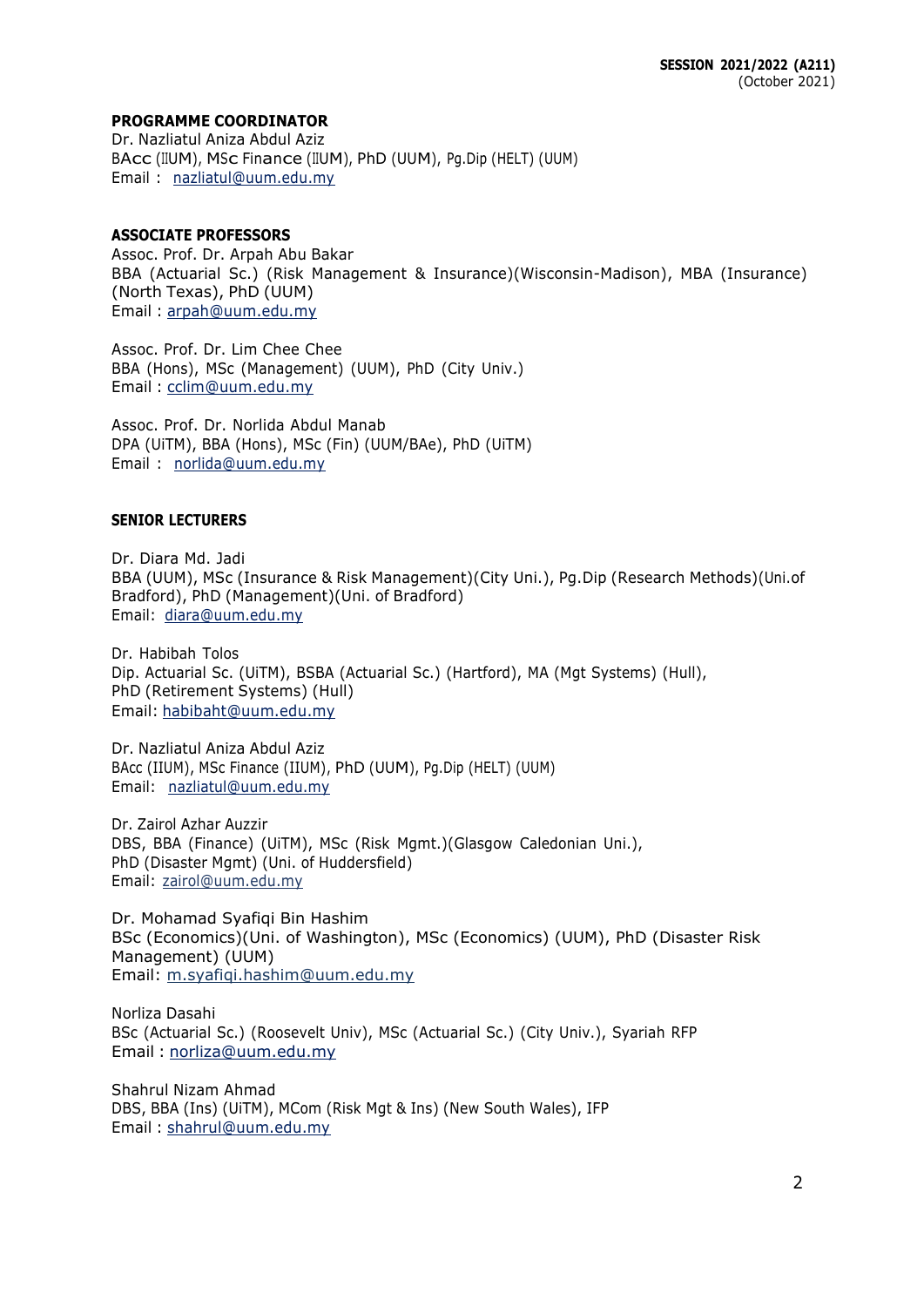## **VISITING SENIOR LECTURERS**

Dr. Mohammed Khalifa Abdelsalam Mohammed B. Tech. Pharmacy (Sabha University, Libya), MSc. (USM), PhD (UUM) Email: [m.khalifa.abdelsalam@uum.edu.my](mailto:m.khalifa.abdelsalam@uum.edu.my)

Dr. Waeibrorheem Waemustafa

B. Com (AMU, India), MBA (UUM), PhD (Credit Risk in Islamic & Conventional Banking)(UUM) Email: [waeibrorheem@uum.edu.my](mailto:waeibrorheem@uum.edu.my)

## **TUTORS**

Amar Yasier Razli\*\* Email: [amaryasier@uum.edu.my](mailto:amaryasier@uum.edu.my)

Robiaatul Adawiah Edrus\*\* Email: [robiaatul@uum.edu.my](mailto:robiaatul@uum.edu.my)

\*\* on study leave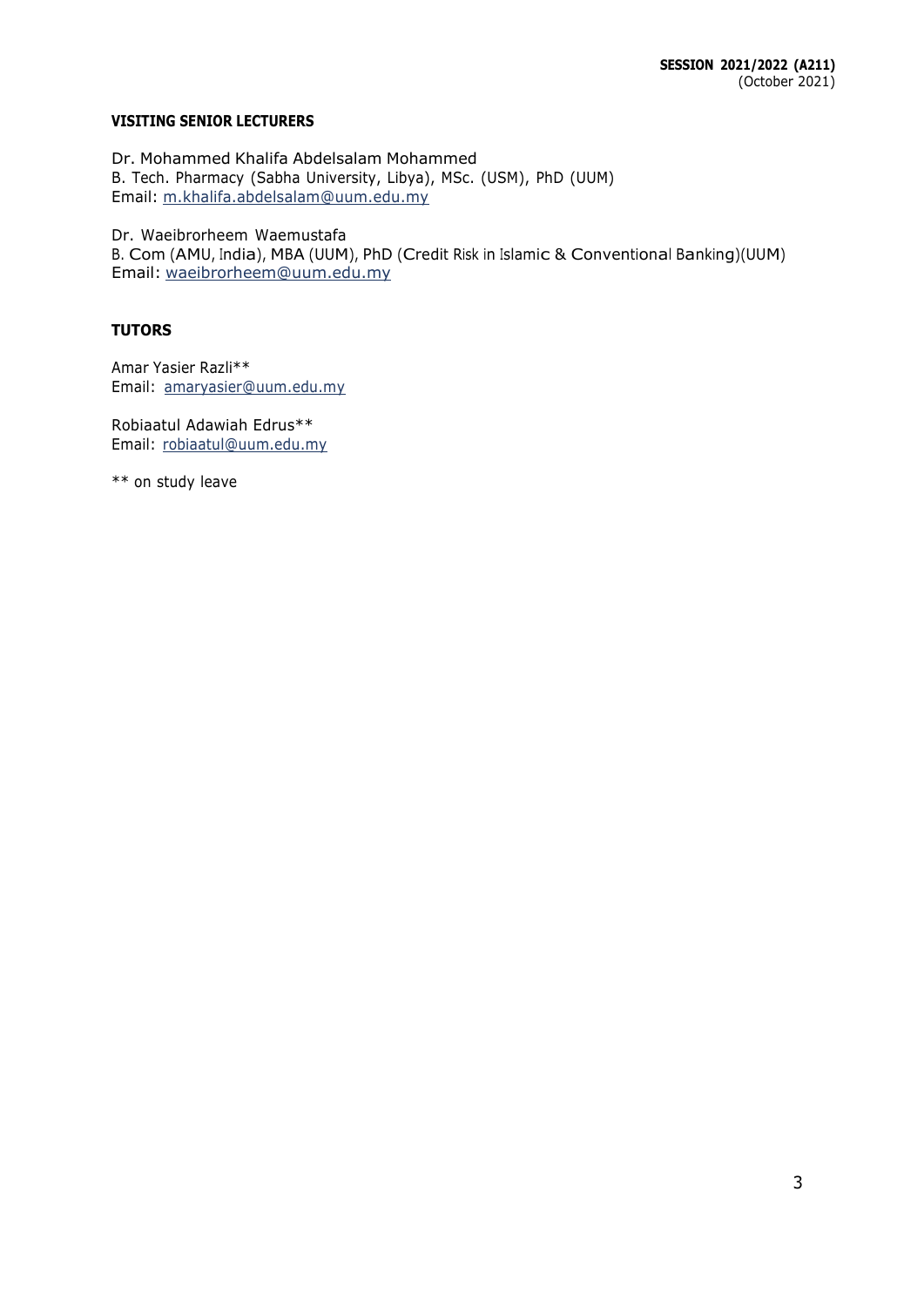## **PROGRAMME STRUCTURE FOR THE BACHELOR OF RISK MANAGEMENT AND INSURANCE WITH HONOURS [BRMI (HONS)]**

The Bachelor of Risk management and Insurance with Honours consists of the following **SIX (6)** components:

| <b>COMPONENT</b>                  | <b>CREDIT HOURS</b> |
|-----------------------------------|---------------------|
| A. UNIVERSITY CORE COURSES        | 16                  |
| <b>ENGLISH CORE COURSES</b><br>В. | q                   |
| PROGRAMME CORE COURSES            | 71                  |
| <b>MINOR COURSES</b><br>D.        | 18                  |
| E. PROGRAMME ELECTIVES COURSES    | 12                  |
| <b>F.</b> FREE ELECTIVE           |                     |
| <b>TOTAL CREDIT HOURS</b>         | <b>129 HOURS</b>    |

To be awarded a Bachelor of Risk Management and Insurance with Honours, a student is required to take and pass a **minimum of 129 credit hours** which include courses in the programme structure as shown below:

## **A. UNIVERSITY CORE COURSES (16 CREDIT HOURS)**

i. Malaysian Students

| <b>CODE</b>     | <b>COURSE</b>                    | <b>CREDIT HOURS</b> |
|-----------------|----------------------------------|---------------------|
| <b>BPME1013</b> | Introduction to Entrepreneurship |                     |
| MPU1013         | Penghayatan Etika dan Peradaban  |                     |
| <b>MPU1043</b>  | Falsafah dan Isu Semasa          |                     |
| SADN1033        | Malaysian Nationhood Studies     |                     |
| <b>VXXXXXXX</b> | Co-Curriculum                    |                     |
|                 | <b>TOTAL</b>                     | 16                  |

ii. International Students

| <b>CODE</b>     | <b>COURSE</b>                    | <b>CREDIT HOURS</b> |
|-----------------|----------------------------------|---------------------|
| <b>BPME1013</b> | Introduction to Entrepreneurship |                     |
| MPU1043         | Falsafah dan Isu Semasa          |                     |
| <b>OR</b>       | <b>OR</b>                        |                     |
| MPU1013         | Penghayatan Etika dan Peradaban  |                     |
| SBLF1093        | Malay as Foreign Language 1      |                     |
| <b>SADN1033</b> | Malaysian Nationhood Studies     | っ                   |
| <b>VXXXXXXX</b> | Co-Curriculum                    |                     |
|                 | <b>TOTAL</b>                     | 16                  |

1. Choose any **ONE (1)** of the Co-Curriculum courses. Students are subjected to conditions determined by the respective courses.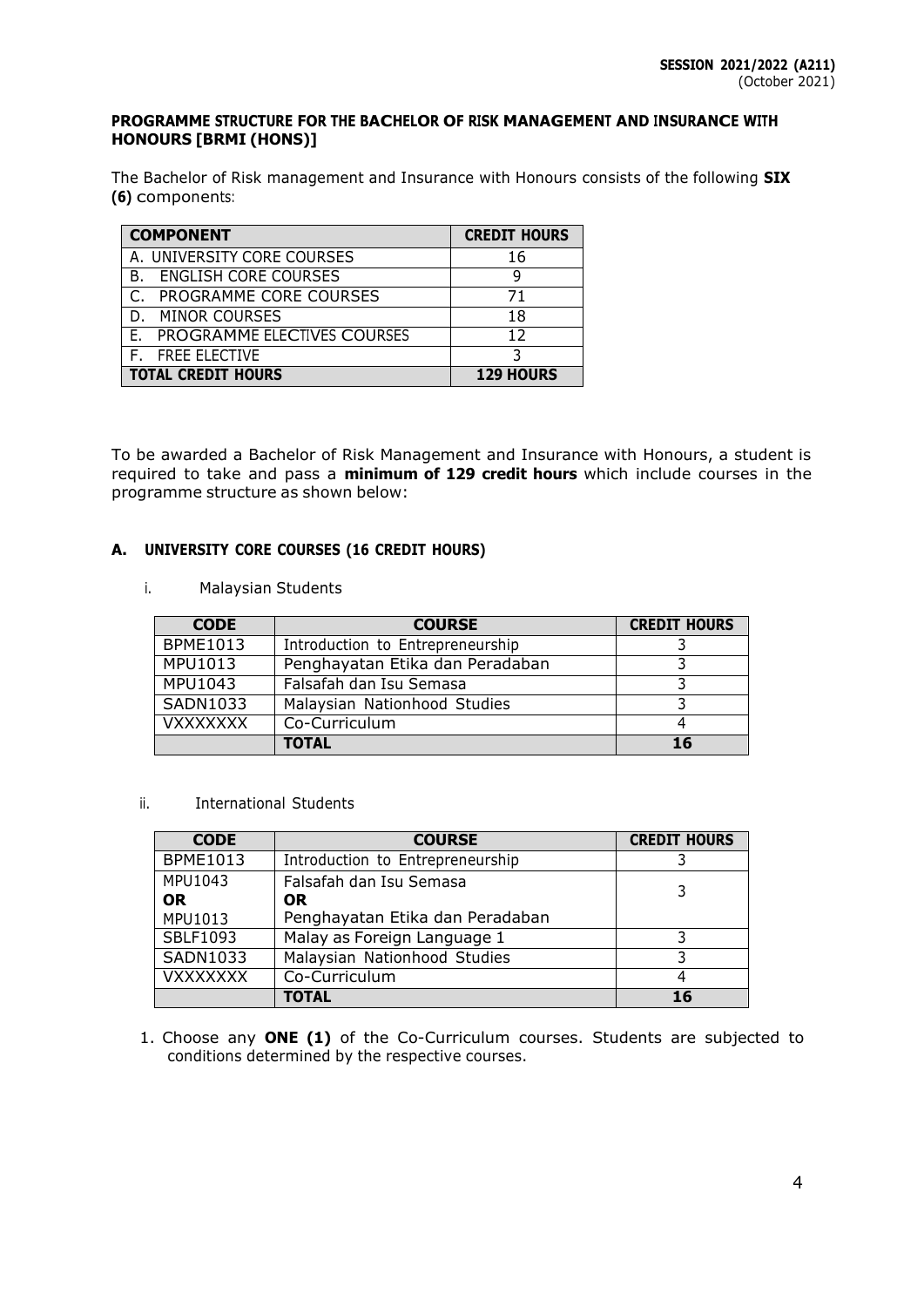## **B. ENGLISH CORE COURSES (9 CREDIT HOURS)**

A student is required to take English core courses according to these requirements:

## **NUMBER OF CREDIT HOURS FOR UNDERGRADUATE ENGLISH LANGUAGE COURSES (EFFECTIVE A201 – OCTOBER 2020)**

| <b>MUET</b>   | <b>IELTS</b> | <b>TOEFL</b><br>$[$ iBT $]$ | <b>PTE</b><br><b>ACADEMIC</b> | <b>CEFR</b><br><b>LEVEL</b> | <b>COURSES</b>                                                                                                                                               | <b>TOTAL CREDIT</b><br><b>HOURS</b>                                                                     |
|---------------|--------------|-----------------------------|-------------------------------|-----------------------------|--------------------------------------------------------------------------------------------------------------------------------------------------------------|---------------------------------------------------------------------------------------------------------|
| <b>BAND 1</b> | < 4.0        | $0 - 31$                    | $0 - 29$                      | A2                          | Foundation English +<br>3 Core Courses [EPI,  <br>EPII, EPIII]                                                                                               | 12<br>credit<br>hours<br>*Foundation English<br>is credit bearing but<br>included<br>not<br>in<br>CGPA. |
| <b>BAND 2</b> | $4.0 - 5.0$  | $32 - 45$                   | $30 - 41$                     | <b>B1</b>                   | 3<br>Core<br>Courses<br>[EPI, EPII, EPIII]                                                                                                                   | 9 credit hours                                                                                          |
| <b>BAND 3</b> | 5.5          | $46 - 59$                   | $42 - 49$                     | <b>B2</b>                   | $\mathcal{P}$<br>Core<br><b>Courses</b><br>[EPII, EPIII] + 1 ESP                                                                                             | 9 credit hours                                                                                          |
| <b>BAND4</b>  | $6.0 - 6.5$  | $60 - 93$                   | $50 - 64$                     | <b>B2</b>                   | $\mathbf{1}$<br>Core<br>Course<br>$[EPIII] + 2 ESP$                                                                                                          | 9 credit hours                                                                                          |
| <b>BAND 5</b> | $7.0 - 8.0$  | $94 - 114$                  | $65 - 82$                     | C1                          | <b>EXEMPTED FROM ANY</b><br><b>ENGLISH LANGUAGE</b><br><b>COURSES</b> *exceptfor<br>language<br>courses<br>that are listed as<br>programme<br>core<br>course | $\sim$                                                                                                  |
| <b>BAND 6</b> | $8.5 - 9.0$  | $115 - 120$                 | $83 - 80$                     | C <sub>2</sub>              | <b>EXEMPTED FROM ANY</b><br><b>ENGLISH LANGUAGE</b><br><b>COURSES</b> *exceptfor<br>language<br>courses<br>that are listed as<br>programme<br>core<br>course |                                                                                                         |

**STUDENTS WITH MUET BAND 5, BAND 6 AND FROM ENGLISH SPEAKING COUNTRIES ARE EXEMPTED FORM ANY ENGLISH LANGUAGE CORSES, EXCEPT FOR ENGLISH LANGUAGE COURSES THAT ARE LISTED AS PROGRAMME CORE COURSES. HOWEVER, THEY ARE ALLOWED TO REGISTED FOR ANY COURSES AS A FREE ELECTIVE.**

|                                                     | <b>LIST OF COURSES</b>                                                                                                     |                                                                                                                                                                                                       |
|-----------------------------------------------------|----------------------------------------------------------------------------------------------------------------------------|-------------------------------------------------------------------------------------------------------------------------------------------------------------------------------------------------------|
| <b>PRE-REQUISITE/</b><br><b>CONDITIONAL COURSES</b> | <b>UNIVERSITY CORE COURSES</b>                                                                                             | <b>ENGLISH FOR SPECIFIC PURPOSES</b><br><b>COURSES [ESP]</b>                                                                                                                                          |
| SBLE1073 Foundation English                         | SBLE1063 English Proficiency I [EPI]<br>SBLE2113 English Proficiency II [EPII]<br>SBLE3123 English Proficiency III [EPIII] | SBLE3113 English for Small Group<br>Communication<br>SBLE3143 Report Writing<br>SBLE3153 Hospitality English<br>SBLE3163 Public Speaking Skills<br>SBLE3173 English for Professional<br>Communication |

#### *References:*

MUET to IELTS – correlational study (2020) MEC PTE Academic to IELTS - Pearson Education website (2020) recognised by British Council TOEFL iBT scores to IELTS – [www.ets.org](http://www.ets.org/) linking study (2010) IELTS to CEFR – Cambridge English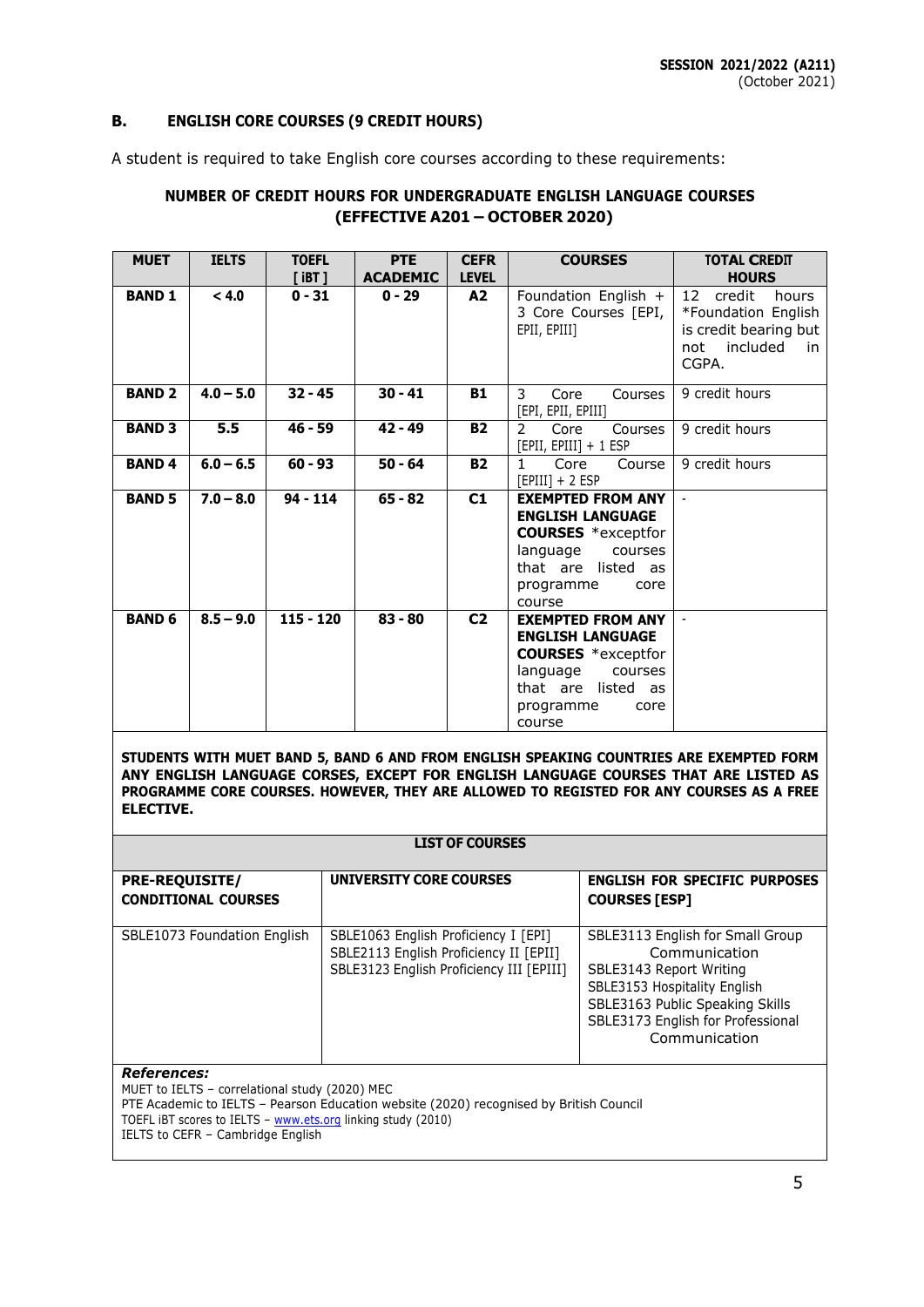| <b>CODE</b>     | <b>COURSE</b>                            | <b>CREDIT</b><br><b>HOURS</b> | <b>PREREQUISITE</b>                                                                                                                              |
|-----------------|------------------------------------------|-------------------------------|--------------------------------------------------------------------------------------------------------------------------------------------------|
| BEEB1013        | Principles of Economics                  | 3                             | <b>NONE</b>                                                                                                                                      |
| <b>BKAF1023</b> | Introduction to Financial Accounting     | 3                             | <b>NONE</b>                                                                                                                                      |
| BPMN1013        | Introduction to Management               | 3                             | <b>NONE</b>                                                                                                                                      |
| <b>BPMN3023</b> | <b>Strategic Management</b>              | 3                             | <b>Have taken and passed</b><br>100 credit hours                                                                                                 |
| <b>BPMN3123</b> | <b>Management Ethics</b>                 | 3                             | <b>Have taken and passed</b><br><b>70 credit hours</b>                                                                                           |
| <b>BPMN3143</b> | Research Methodology                     | $\overline{3}$                | SQQS1013 Elementary<br>Statistics AND have<br>completed at least 70<br>credit hours                                                              |
| <b>BWBB3053</b> | Marketing of Financial Services          | 3                             | <b>NONE</b>                                                                                                                                      |
| <b>BWFF2033</b> | <b>Financial Management</b>              | 3                             | BKAF1023 Introduction to<br>Financial Accounting OR<br>BKAL1013 Business<br>Accounting OR<br>BKAR1013 Financial<br>Accounting and<br>Reporting I |
| <b>BWFF2043</b> | Advanced Financial Management            | 3                             | BWFF2033 Financial<br>Management                                                                                                                 |
| <b>BWRR1013</b> | Risk and Insurance                       | $\overline{3}$                | <b>NONE</b>                                                                                                                                      |
| <b>BWRR3033</b> | Risk Management                          | 3                             | BWFF2033 Financial<br>Management                                                                                                                 |
| <b>BWRR3043</b> | Employee Benefits Management             | 3                             | BWRR1013 Risk and<br>Insurance AND<br>BWFF2033 Financial<br>Management                                                                           |
| <b>BWRR3093</b> | Risk Management and Insurance<br>Seminar | $\overline{3}$                | Final Year AND Have<br>completed at least 100<br>credit hours                                                                                    |
| <b>BWRR3123</b> | Corporate Governance                     | 3                             | <b>NONE</b>                                                                                                                                      |
| <b>BWRR3133</b> | Risk Analysis and Decision Making        | $\overline{3}$                | BWRR1013 Risk and<br>Insurance AND<br>BWFF2043 Advanced<br><b>Financial Management</b>                                                           |
| <b>BWRR3143</b> | Property and Liability Risk Management   | $\overline{3}$                | BWRR1013 Risk and<br>Insurance                                                                                                                   |
| <b>BWRR3153</b> | Risk Financing                           | 3                             | BWRR1013 Risk and<br>Insurance AND<br>BWFF2043 Advanced<br><b>Financial Management</b>                                                           |
| <b>BWRR3163</b> | <b>Business Continuity Management</b>    | 3                             | BWRR3033 Risk<br>Management                                                                                                                      |
| <b>GLUL2023</b> | <b>Business Law</b>                      | 3                             | <b>NONE</b>                                                                                                                                      |
| SQQS1013        | Introduction to Statistics               | $\overline{3}$                | <b>NONE</b>                                                                                                                                      |

# **C. PROGRAMME CORE COURSES (71 CREDIT HOURS)**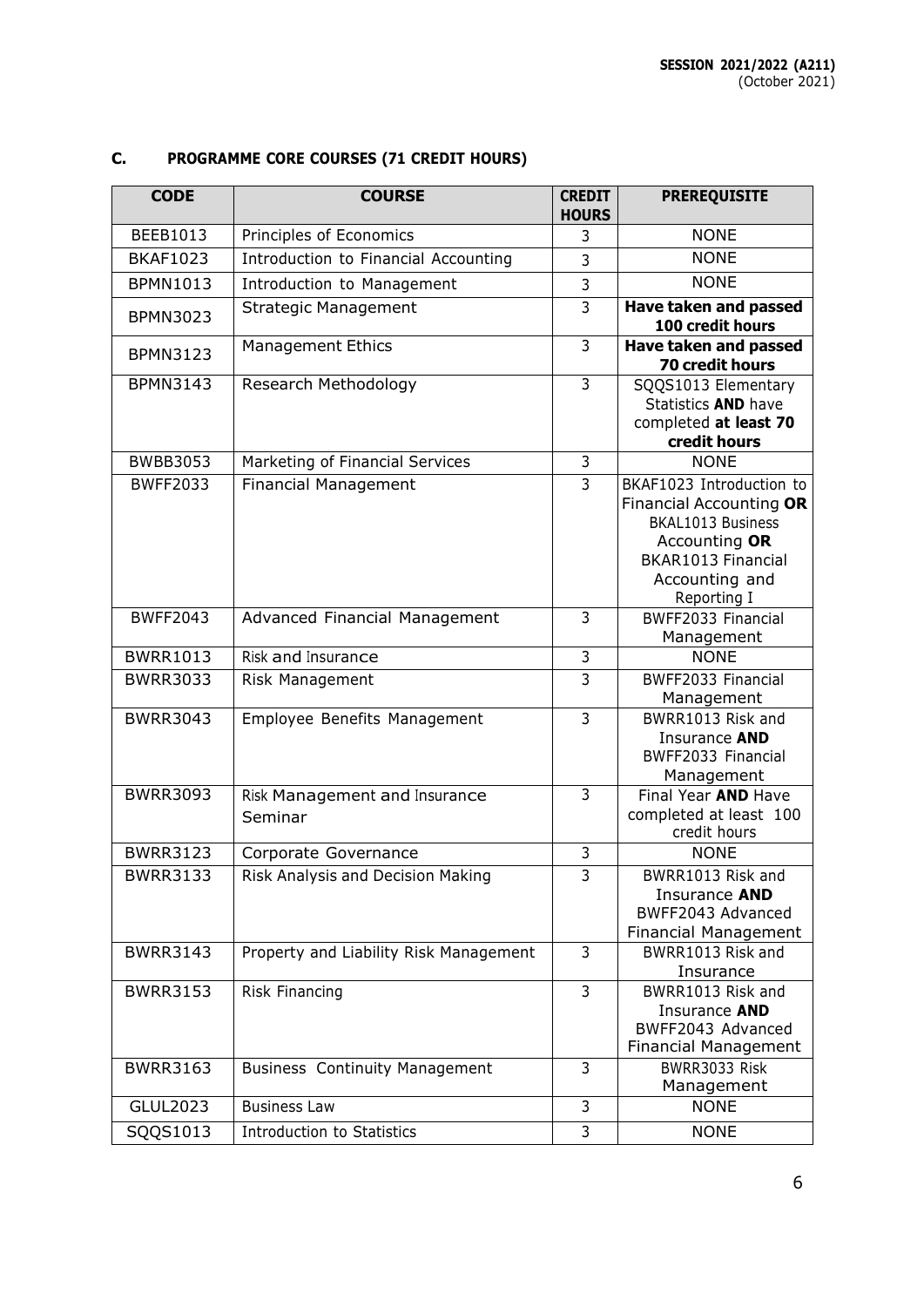(October 2021)

| SQQS2013        | <b>Applied Statistics</b> | SQQS1013 Introduction<br>to Statistics                             |
|-----------------|---------------------------|--------------------------------------------------------------------|
| <b>BWRX4908</b> | Practicum                 | Have taken and pass all<br>courses under the<br>programe structure |

## **D. MINOR (MINIMUM 18 CREDIT HOURS)**

Students **MUST** choose **ONE (1)** Minor from the following lists offered by the University in order to fulfill the programme structure requirement for the graduation.

## Refer to **Appendix A**

## **E. PROGRAMME ELECTIVES (12 CREDIT HOURS)**

Choose any of the **FOUR (4)** courses from the list below:

| <b>CODE</b>     | <b>COURSE</b>                 | <b>CREDIT</b><br><b>HOURS</b> | <b>PREREQUISITE</b>              |
|-----------------|-------------------------------|-------------------------------|----------------------------------|
| <b>BWFF3013</b> | Corporate Finance             | 3                             | BWFF2043 Advanced<br>Financial   |
|                 |                               |                               | Management                       |
| <b>BWRR2033</b> | Life and Health Insurance     | $\overline{3}$                | BWRR1013 Risk and                |
|                 |                               |                               | Insurance AND                    |
|                 |                               |                               | BWFF2033 Financial<br>Management |
| <b>BWRR2043</b> | Insurance Company Operations  | 3                             | BWRR1013 Risk and                |
|                 |                               |                               | Insurance                        |
| <b>BWRR3023</b> | <b>Actuarial Science</b>      | 3                             | BWFF2033 Financial               |
|                 |                               |                               | Management                       |
| <b>BWRR3053</b> | Reinsurance                   | 3                             | BWRR1013 Risk and                |
|                 |                               |                               | Insurance                        |
| <b>BWRR3063</b> | Financial Risk Management     | 3                             | BWFF2043 Advanced                |
|                 |                               |                               | Financial<br>Management          |
| <b>BWRR3073</b> | Credit Risk Management        | 3                             | BWFF2033 Financial               |
|                 |                               |                               | Management                       |
| <b>BWRR3083</b> | Marine and Aviation Insurance | $\overline{3}$                | BWRR1013 Risk and                |
|                 |                               |                               | Insurance                        |
| <b>BWRR3173</b> | Personal Insurance            | 3                             | BWRR1013 Risk and                |
|                 |                               |                               | Insurance                        |
| <b>BWRS2013</b> | Takaful                       | 3                             | <b>NONE</b>                      |
| <b>BWRZ3993</b> | Project Paper                 | $\overline{3}$                | BPMN 3143 Research               |
|                 |                               |                               | Methodology                      |
|                 |                               |                               | <b>AND</b><br>have completed at  |
|                 |                               |                               | least 100 credit hours           |
|                 |                               |                               |                                  |
| GLUE3013        | Insurance Law                 | 3                             | <b>NONE</b>                      |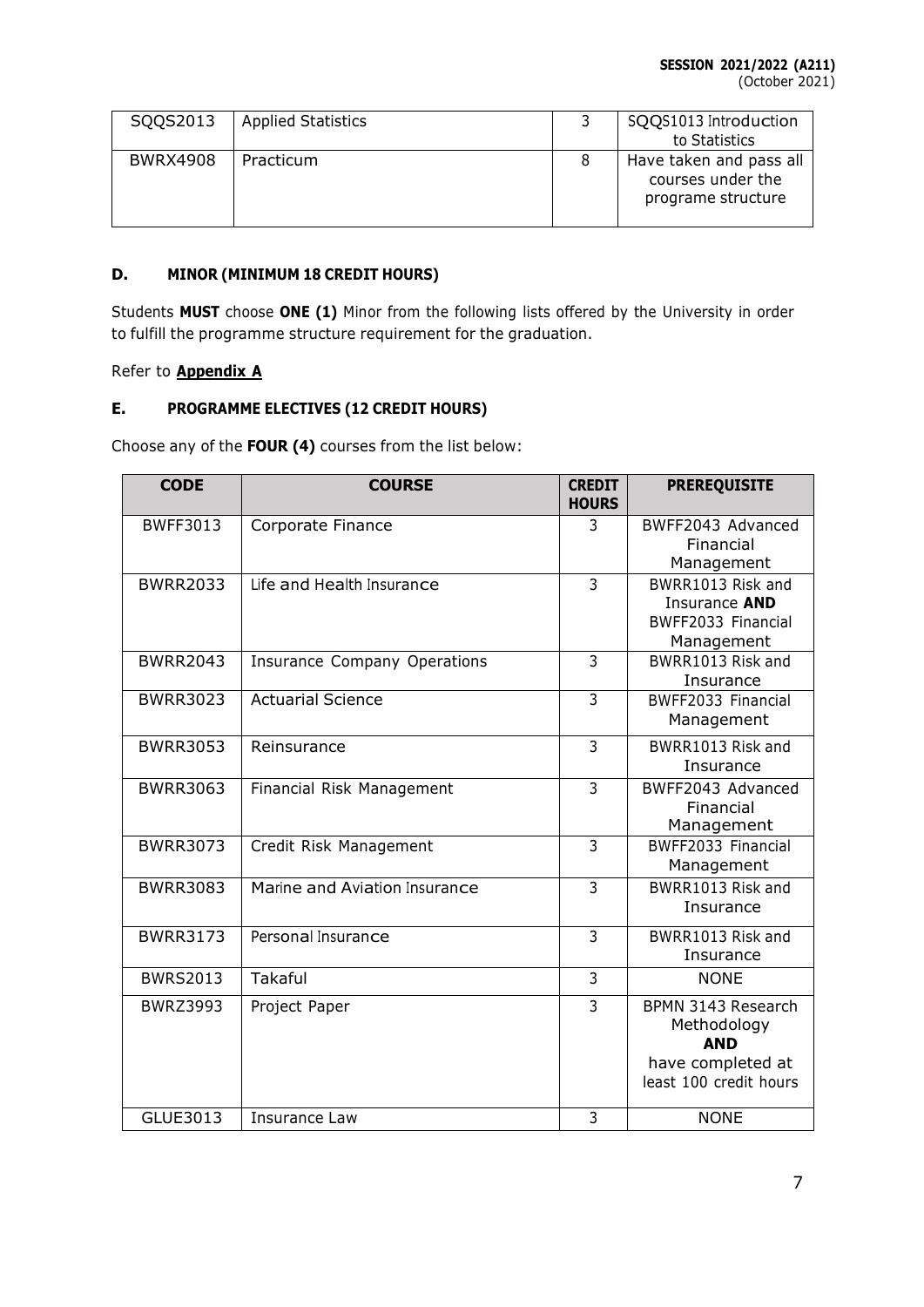(October 2021)

| SBLE3163 | Public Speaking Skills | SBLE3123 English |
|----------|------------------------|------------------|
|          |                        | Proficiency III  |

## **F. FREE ELECTIVE (3 CREDIT HOURS)**

Students can choose **ONE (1)** course offered by other programme within school or any course offered by other school's subject to the following:

i. Must fulfill prerequisite course, if any.

- ii. Equivalent courses are not considered as free elective, the courses are listed below:
	- GMGF1013 Economic & Public Management
	- BKAL1013 Business Accounting
	- BKAR1013 Financial Accounting & Reporting

#### **COURSES OFFERED BY SEMESTER**

|                | <b>CODE</b>     | <b>COURSE NAME</b>                     | <b>FIRST</b><br><b>SEMESTER</b> | <b>SECOND</b><br><b>SEMESTER</b> |
|----------------|-----------------|----------------------------------------|---------------------------------|----------------------------------|
| 1              | <b>BWRR1013</b> | Risk and Insurance                     | X                               | X                                |
| $\overline{2}$ | <b>BWRR2033</b> | Life and Health Insurance*             | Χ                               |                                  |
| 3              | <b>BWRR2043</b> | Insurance Company Operations*          | Χ                               |                                  |
| 4              | <b>BWRR3023</b> | Actuarial Science*                     |                                 |                                  |
| 5              | <b>BWRR3033</b> | Risk Management                        | X                               | X                                |
| 6              | <b>BWRR3043</b> | Employee Benefits Management           | X                               | X                                |
| 7              | <b>BWRR3053</b> | Reinsurance*                           |                                 |                                  |
| 8              | <b>BWRR3063</b> | Financial Risk Management*             | X                               |                                  |
| 9              | <b>BWRR3073</b> | Credit Risk Management*                |                                 | X                                |
| 10             | <b>BWRR3083</b> | Marine and Aviation Insurance*         |                                 | X                                |
| 11             | <b>BWRR3093</b> | Risk Management and Insurance Seminar  | $\mathsf{X}$                    | X                                |
| 12             | <b>BWRR3103</b> | Estate Planning*                       |                                 | X                                |
| 13             | <b>BWRR3113</b> | Retirement Planning*                   | X                               |                                  |
| 14             | <b>BWRR3123</b> | Corporate Governance                   | Χ                               | X                                |
| 15             | <b>BWRR3133</b> | Risk Analysis and Decision Making      | X                               |                                  |
| 16             | <b>BWRR3143</b> | Property and Liability Risk Management |                                 | X                                |
| 17             | <b>BWRR3153</b> | Risk Financing                         |                                 | X                                |
| 18             | <b>BWRR3163</b> | <b>Business Continuity Management</b>  | X                               |                                  |
| 19             | <b>BWRR3173</b> | Personal Insurance*                    |                                 | X                                |
| 20             | <b>BWRS2013</b> | Takaful*                               | X                               | X                                |
| 21             | <b>BWRZ3993</b> | Project Paper*                         | X                               | X                                |

## *\*Elective Courses*

These courses are offered as planned in the above table. However, **it is not compulsory** for the School to offer these courses for each semester. Courses will be offered subject to lecturer's availability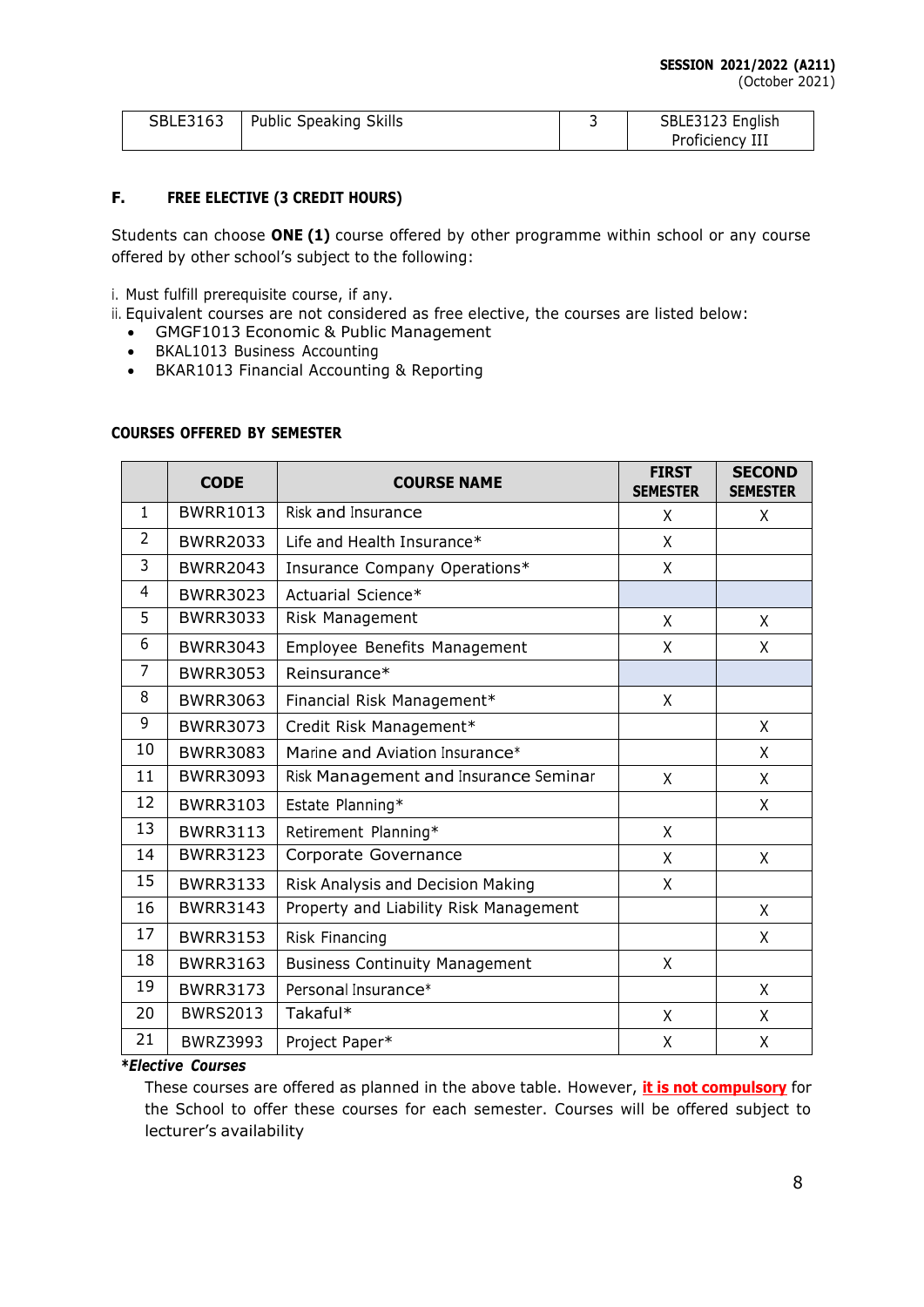## **PROPOSED COURSE REGISTRATION FOR BACHELOR OF RISK MANAGEMENT AND INSURANCE WITH HONOURS [BRMI (HONS)]**

| Code               | <b>1st Semester</b>                    | <b>Credit</b><br><b>Hours</b> | Code            | <b>2nd Semester</b>                  | <b>Credit</b><br><b>Hours</b> |
|--------------------|----------------------------------------|-------------------------------|-----------------|--------------------------------------|-------------------------------|
|                    | BKAF1023 Introduction to               | 3                             | <b>BWFF2033</b> | Financial                            | 3                             |
|                    | <b>Financial Accounting</b>            |                               |                 | Management                           |                               |
|                    | BWRR1013 Risk and Insurance            | 3                             | GLUL2023        | <b>Business Law</b>                  | 3                             |
|                    | BPMN1013 Introduction to               | 3                             | <b>SBLEXXXX</b> | <b>English Core Course</b>           | 3<br>3                        |
| SADN1033           | Management                             | 3                             | SQQS1013        | Introduction to<br><b>Statistics</b> |                               |
|                    | Malaysian Nationhood<br><b>Studies</b> |                               | MPU1013         | Penghayatan Etika &                  | 3                             |
| SBLEXXXX           | English Core Course                    | 3                             |                 | Peradaban                            |                               |
| <b>VXXXXXXX</b>    | Co-curriculum I                        | $\mathbf{1}$                  | MPU1043         | Falsafah & Isu Semasa                | 3                             |
|                    |                                        |                               | <b>VXXXXXXX</b> | Co-curriculum II                     | $\mathbf 1$                   |
|                    | <b>TOTAL</b>                           | $\overline{16}$               |                 | <b>TOTAL</b>                         | $\overline{19}$               |
|                    |                                        | <b>Credit</b>                 |                 |                                      | <b>Credit</b>                 |
| Code               | <b>3rd Semester</b>                    | <b>Hours</b>                  | <b>Code</b>     | <b>4th Semester</b>                  | <b>Hours</b>                  |
| <b>BEEB1013</b>    | Principles of                          | 3                             | <b>BWRR3033</b> | <b>Risk Management</b>               | 3                             |
|                    | Economics                              |                               | <b>BWRR3043</b> | <b>Employee Benefits</b>             | 3                             |
|                    | BWFF2043 Advanced Financial            | 3                             |                 | Management                           |                               |
|                    | Management                             |                               | <b>BWRR3123</b> | Corporate                            | 3                             |
| <b>BPME1013</b>    | Introduction to                        | 3                             |                 | Governance                           |                               |
|                    | Entrepreneurship                       |                               |                 | Programme Elective 1                 | 3                             |
|                    | SQQS2013 Applied Statistics            | 3                             |                 | Programme Elective 2                 | 3                             |
| SBLEXXXX           | English Core Course<br>Minor 1         | 3<br>3                        |                 | Minor 2<br>Co-curriculum IV          | 3<br>$\mathbf{1}$             |
|                    | VXXXXXXX Co-curriculum III             | $\mathbf{1}$                  | <b>VXXXXXXX</b> |                                      |                               |
|                    |                                        |                               |                 |                                      |                               |
|                    |                                        |                               |                 |                                      |                               |
|                    | <b>TOTAL</b>                           | 19<br><b>Credit</b>           |                 | <b>TOTAL</b>                         | 19<br><b>Credit</b>           |
| Code               | <b>5th Semester</b>                    | <b>Hours</b>                  | Code            | 6th semester                         | <b>Hours</b>                  |
| <b>BWBB3053</b>    | Marketing of                           | 3                             | <b>BPMN3123</b> | <b>Management Ethics</b>             | 3                             |
|                    | <b>Financial Services</b>              |                               |                 |                                      |                               |
|                    | BWRR3133 Risk Analysis & Decision      | 3                             | BPMN3143        | Research                             | 3                             |
|                    | Making                                 |                               |                 | Methodology                          |                               |
|                    | BWRR3163 Business Continuity           | 3                             | <b>BWRR3143</b> | Property & Liability Risk            | 3                             |
|                    | Management                             |                               |                 | Management                           |                               |
|                    | Programme Elective 3                   | 3                             | <b>BWRR3153</b> | Risk Financing                       | 3                             |
|                    | Minor 3                                | 3                             |                 | Programme Elective 4                 | 3                             |
|                    | Minor 4                                | 3                             |                 |                                      |                               |
|                    | <b>TOTAL</b>                           | $\overline{18}$               |                 | <b>TOTAL</b>                         | 15                            |
| <b>Code</b>        | 7th semester                           | <b>Credit</b>                 | <b>Code</b>     | <b>8th Semester</b>                  | <b>Credit</b>                 |
| BPMN3023 Strategic |                                        | <b>Hours</b><br>3             | <b>BWRX4908</b> | Practicum                            | <b>Hours</b><br>8             |
|                    | Management                             |                               |                 |                                      |                               |
|                    | BWRR3093 Risk Management &             | 3                             |                 |                                      |                               |
|                    | <b>Insurance Seminar</b>               |                               |                 |                                      |                               |
|                    | Free Elective                          | 3                             |                 |                                      |                               |
|                    | Minor 5                                | 3                             |                 |                                      |                               |
|                    | Minor 6                                | $\overline{3}$                |                 |                                      |                               |

**Total Overall Credit Hours: 129 Credit Hours**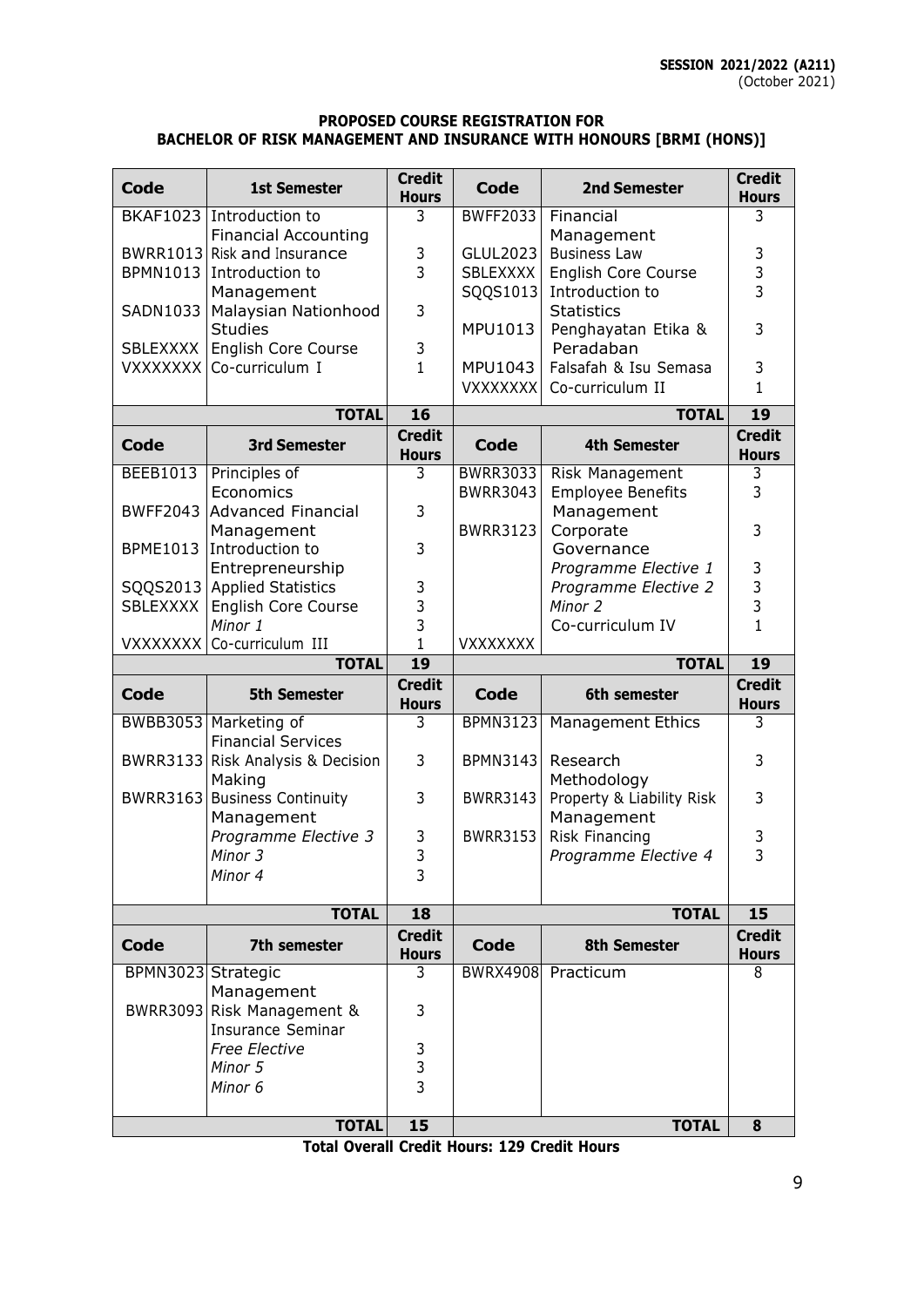### **COURSE SYNOPSIS**

### **BWRR1013 RISK AND INSURANCE PREREQUISITE NONE**

This course emphasize on the basic concept of risk and insurance. This course is the basic course in risk and insurance management. Among the important topics include introduction to risk, techniques of risk management, basic concepts and principles of insurance, insurance contract, and types of life and general insurance available in the market.

……………………………………………………………………………

#### **BWRR2033 LIFE AND HEALTH INSURANCE**

#### **PREREQUISITE BWRR1013 RISK AND INSURANCE AND BWFF2033 FINANCIAL MANAGEMENT**

This course is about life and health insurance. It introduces to the students the various types of life insurance, health insurance and annuity available in the market. The course highlights the characteristics and legal aspects of life and health insurance contracts. This course also covers claim management and the underwriting operations of life insurance companies. Further, students will also learn how to assess insurance company and to evaluate insurance policy, and how to use life and health insurance in personal financial, retirement and business planning.

……………………………………………………………………………

## **BWRR2043 INSURANCE COMPANY OPERATIONS PREREQUISITE BWRR1013 RISK AND INSURANCE**

This course discusses the activities involved in managing an insurance enterprise. Among the important operation covered in this course are rating, underwriting, production, claim settlement, reinsurance and investment. In addition, ethics in insurance operations are also discussed.

……………………………………………………………………………

### **BWRR3023 ACTUARIAL SCIENCE**

#### **PREREQUISITE BWFF2033 FINANCIAL MANAGEMENT**

This course will cover the technical aspects of life insurance. Students will be exposed to the models, symbols and tables applied by actuaries in carrying out calculations on life insurance pricing. Discussions on making decision will be based on mathematics and probability, which include the element of risk.

……………………………………………………………………………

## **BWRR3033 RISK MANAGEMENT PREREQUISITE BWFF2033 FINANCIAL MANAGEMENT**

This course introduces the concept of risk and the importance of risk management to business. Students shall learn the various techniques that can be used to handle risk effectively and systematically through risk management process. Emphasis shall be given to the handling of pure risks faced by business.

……………………………………………………………………………

## **BWRR3043 EMPLOYEE BENEFITS MANAGEMENT PREREQUISITE BWRR1013 RISK AND INSURANCE AND BWFF2033 FINANCIAL MANAGEMENT**

Employee benefit management is very important to an organization because employees are valuable assets. This course discusses the benefits offered to employees and the management of these benefits, including their financing techniques. Among the benefits discussed are health, life insurance and retirement benefits.

……………………………………………………………………………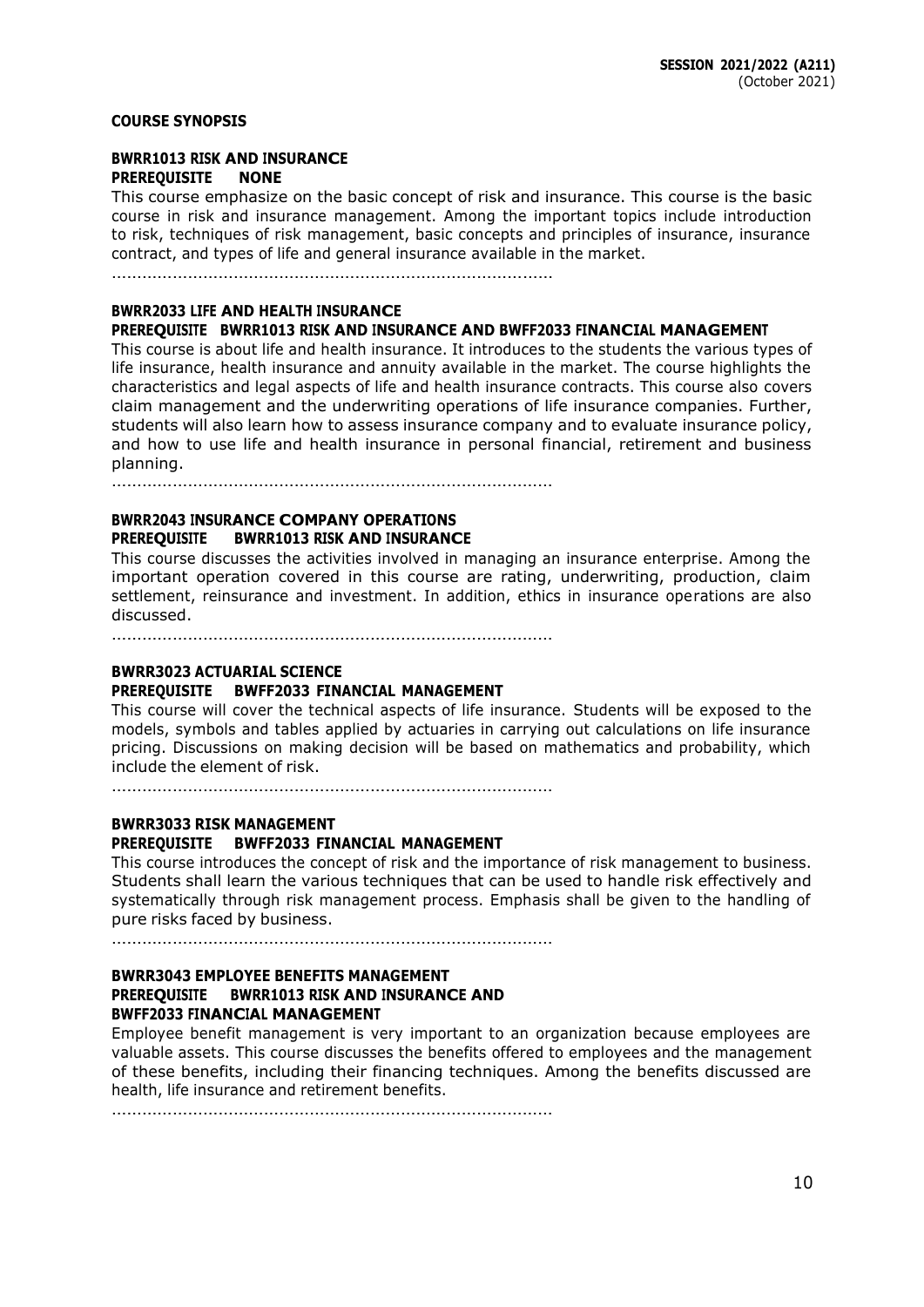#### **BWRR3053 REINSURANCE**

#### **PREREQUISITE BWRR1013 RISK AND INSURANCE**

Reinsurance is the shifting of a part of the risk assumed by one insurance company to another. Reinsurance is very important to an insurance company as it allows for diversification of underwriting risk. This course shall introduce the basic principles underlining the reinsurance business. Students will learn the relevant laws and regulations governing the reinsurance practices. Emphasis is given on the methods used in reinsurance operations.

……………………………………………………………………………

#### **BWRR3063 FINANCIAL RISK MANAGEMENT PREREQUISITE BWFF2043 ADVANCED FINANCIAL MANAGEMENT**

Risk is an important element feature in any businesses. A company confronts risks associated with the underlying business and financial risks related to market, operational, liquidity and credit risks. These risks influence the decision making process and future performance of a company. In this course, students will learn about the four major types of financial risks; how the risks can be measured and managed. Hence, students will be exposed to risk measurement concept such as Value at Risk (VaR) and examine various types of derivative that can be used to hedge financial risks. Beside these, students will also gain insights about alternative risks transfer methods. Students are required to complete a project related to financial risk management issues in order to enhance their understanding about the subject.

……………………………………………………………………………

### **BWRR3073 CREDIT RISK MANAGEMENT PREREQUISITE BWFF2033 FINANCIAL MANAGEMENT**

This course will focus on credit risk and its management. Credit risk is defined as the probability of not receiving expected payment. Issues will include credit risk facing banks, financial institutions, insurance companies, industrial companies, pension funds, pool fund, derivatives traders, clearing house and bourses. Methods and techniques in credit risk management such as credit risk model and portfolio approach.

……………………………………………………………………………

## **BWRR3083 MARINE AND AVIATION INSURANCE PREREQUISITE BWRR1013 RISK AND INSURANCE**

This course covers all aspects in the understanding of the principles, operations, applications and issues in aviation and marine transportation insurance. The discussions include the legal aspects of marine and aviation insurance, cargo insurance and risk management in aviation.

……………………………………………………………………………

## **BWRR3093 RISK MANAGEMENT AND INSURANCE SEMINAR PREREQUISITE FINAL YEAR AND HAVE COMPLETED AT LEAST 100 CREDIT HOURS**

This course is a comprehensive course that provides students with an opportunity to apply the knowledge of risk management and insurance they have gained in the past to discuss case studies. Different approaches will be used so that students can apply the concepts, principles and theories they have learned in managing risk. A great emphasis is given on training the ability of students to discuss selected case studies. As such students are required to make preparation and presentation to demonstrate their ability to synthesize and to apply their risk management knowledge wisely when analysing and solving business problems.

……………………………………………………………………………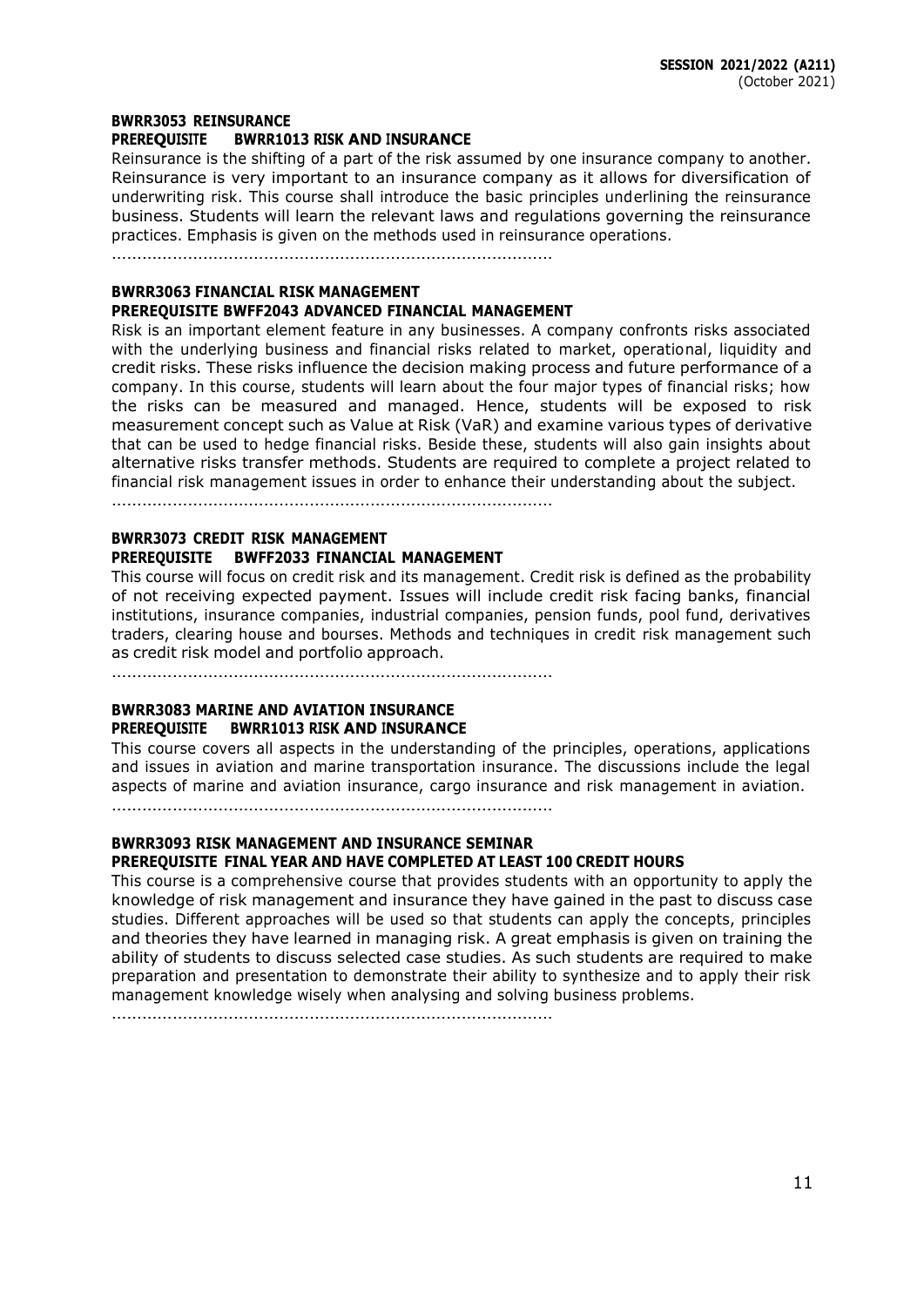#### **BWRR3103 ESTATE PLANNING**

#### **PREREQUISITE BWFF2033 FINANCIAL MANAGEMENT**

This course concentrates on one of the important areas in financial planning which is estate planning. In Part 1, the definition and scope of estate planning are explained. Next, students are introduced to the various techniques and procedures on how to distribute assets effectively to heirs. The probate process and strategies for gifting are also covered. Further management of property and its disposition is described with use of such relevant tools as revocable living trusts, wills and will substitutes. This course also reviews various business structures and the special issues associated with creation, retention or disposition of a business interest in a family's financial planning. Overall this course will give the student's ability to apply these concepts to best serve their estate planning needs and also the specific needs of clients.

……………………………………………………………………………

#### **BWRR3113 RETIREMENT PLANNING**

#### **PREREQUISITE BWFF2033 FINANCIAL MANAGEMENT**

This course concentrate on another important aspect of financial planning which is retirement planning. The course will examine the saving strategies related to determining the retirement income needs, wealth building and capital preservation. The course will familiarize students with important retirement planning concepts, including the government retirement program, savings and investment vehicles. Overall this course will give the student's ability to apply these concepts to best serve their retirement planning needs and also the specific needs of clients.

……………………………………………………………………………

## **BWRR3123 CORPORATE GOVERNANCE PREREQUISITE NONE**

Corporate governance is concerned with collective action problems among dispersed investors and the reconciliation of conflicts of interest between various corporate stakeholders. The literature on corporate governance discusses, among other things, the role and responsibility of owners, the role and responsibility of boards, executive compensation, internal control and disclosure of governance arrangements. The corporate governance code can be seen in many countries where some have been legislated and some are simply recommended. The purpose of this course is to give an overview of theories, principles as well as regulations related to corporate governance.

……………………………………………………………………………

#### **BWRR3133 RISK ANALYSIS AND DECISION MAKING PREREQUISITE BWRR1013 RISK AND INSURANCE AND BWFF2043 ADVANCED FINANCIAL MANAGEMENT**

This course introduces the concept of frequency and severity as the basis of risk analysis. Students shall learn the various techniques and methods that can be used to analyze risk effectively and use the information in making informed decisions. The usage of relevant risk analysis solutions available in the market shall also be given emphasis in dealing with today's risks.

…………………………………………………………………………....

### **BWRR3143 PROPERTY AND LIABILITY RISK MANAGEMENT PREREQUISITE BWRR1013 RISK AND INSURANCE**

The aim of this course is to provide a sound understanding of property and liability insurance theory, concepts and practices in Malaysia. Emphasis is given in managing property and liability risk with exposure to property and liability insurances. Legal aspect related to the liability risk exposure will also be addressed.

……………………………………………………………………………